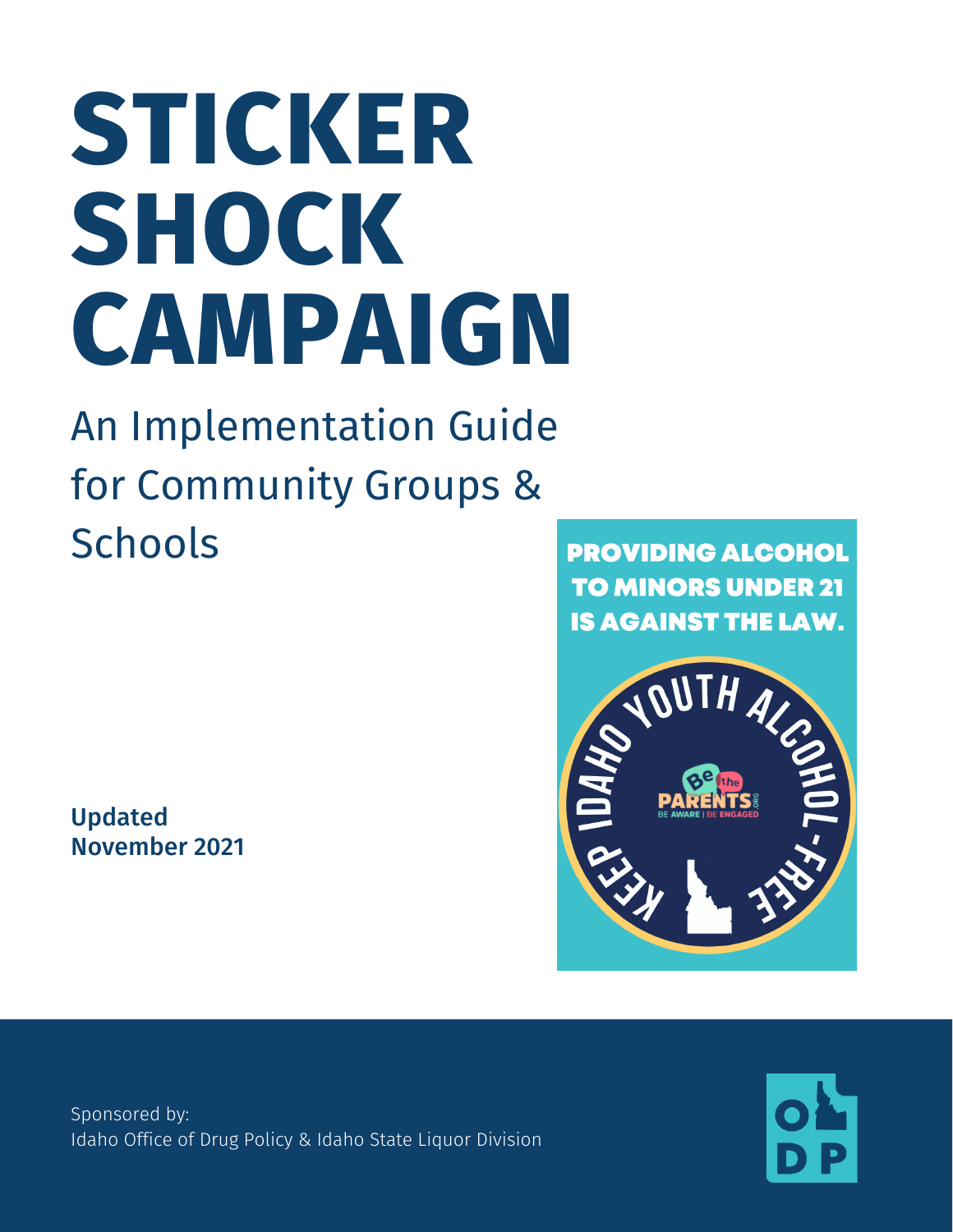### **TABLE OF CONTENTS**

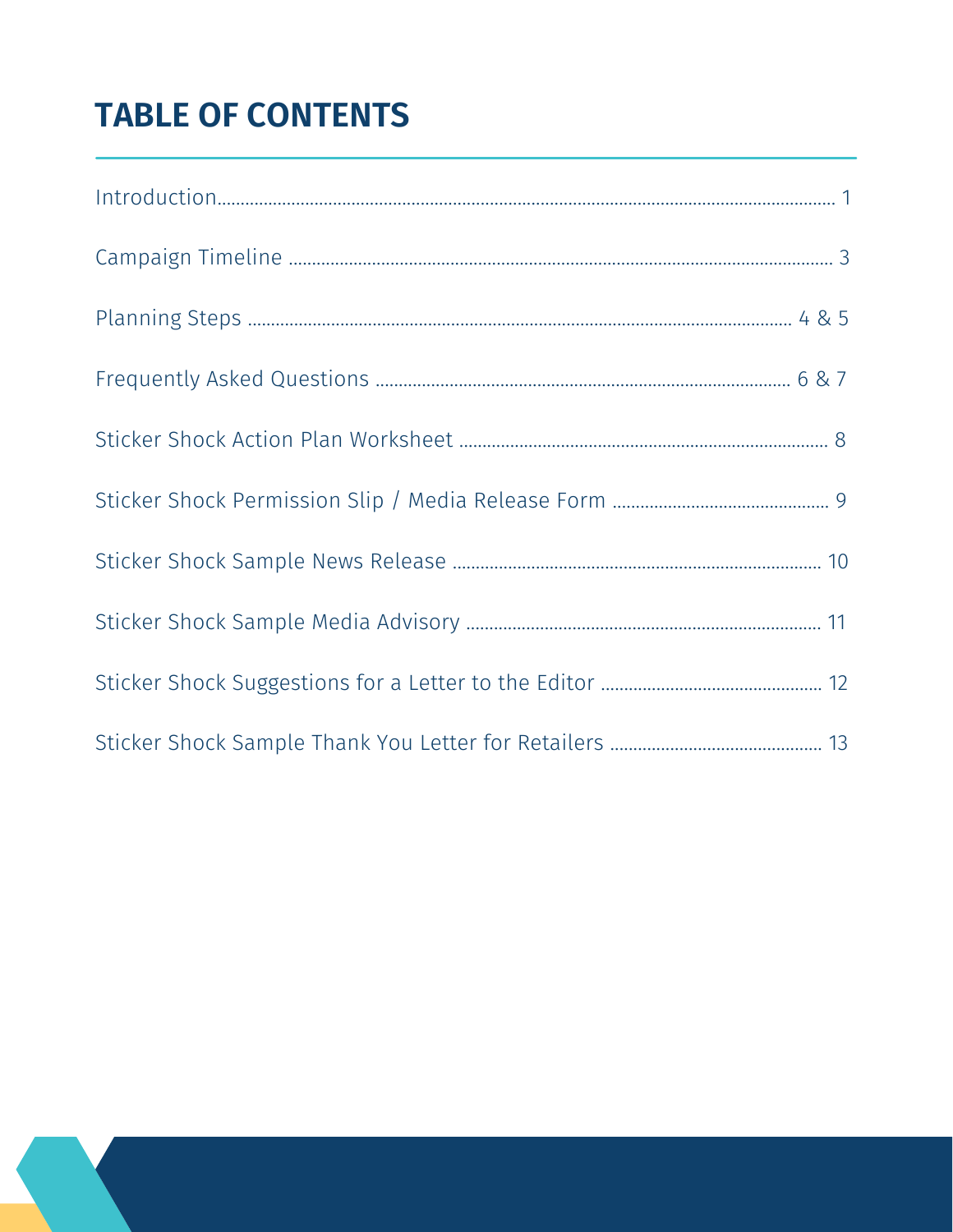### **INTRODUCTION**

According to the Idaho Youth Risk Behavior Survey in 2019, 43% of underage drinkers reported usually obtaining alcohol they drink by someone giving it to them, which may include adults aged 21 and over purchasing it legally. Idaho law prohibits both providing alcohol to minors and allowing minors to consume or possess alcohol in a place that is under your control (i.e., your home or car), even if you don't supply the alcohol.

Since 2017, the Idaho Office of Drug Policy has partnered with the Idaho State Liquor Division (ISLD) in sponsoring a joint project, using Substance Abuse Block Grant Prevention funds, to implement a statewide Sticker Shock Campaign. This effort is designed to reach adults who might purchase alcohol legally and provide it to minors.

Stickers, depicted at the bottom of the page, remind adults that furnishing alcohol to minors under 21 is against the law, are placed on bags supplied by ISLD and distributed by stateoperated and contracted liquor stores in approximately 25-30 communities throughout Idaho.

The impact of the stickers is increased by media coverage of the campaign and by signs and T-shirts that are displayed by participating retailers. The Statewide Sticker Shock Campaign represents a partnership between ODP, ISLD, retailers, youth, concerned parents and community members, prevention professionals, and law enforcement with the goal of educating potential furnishers, raising public awareness about underage drinking, and strengthening the deterrent effect of the law against providing alcohol to minors.

If you choose to participate in this campaign, youth from your community will become powerful stakeholders in the effort to combat underage drinking and to consistently enforce underage drinking laws.

#### **PROVIDING ALCOHOL TO MINORS UNDER 21 IS AGAINST THE LAW.**

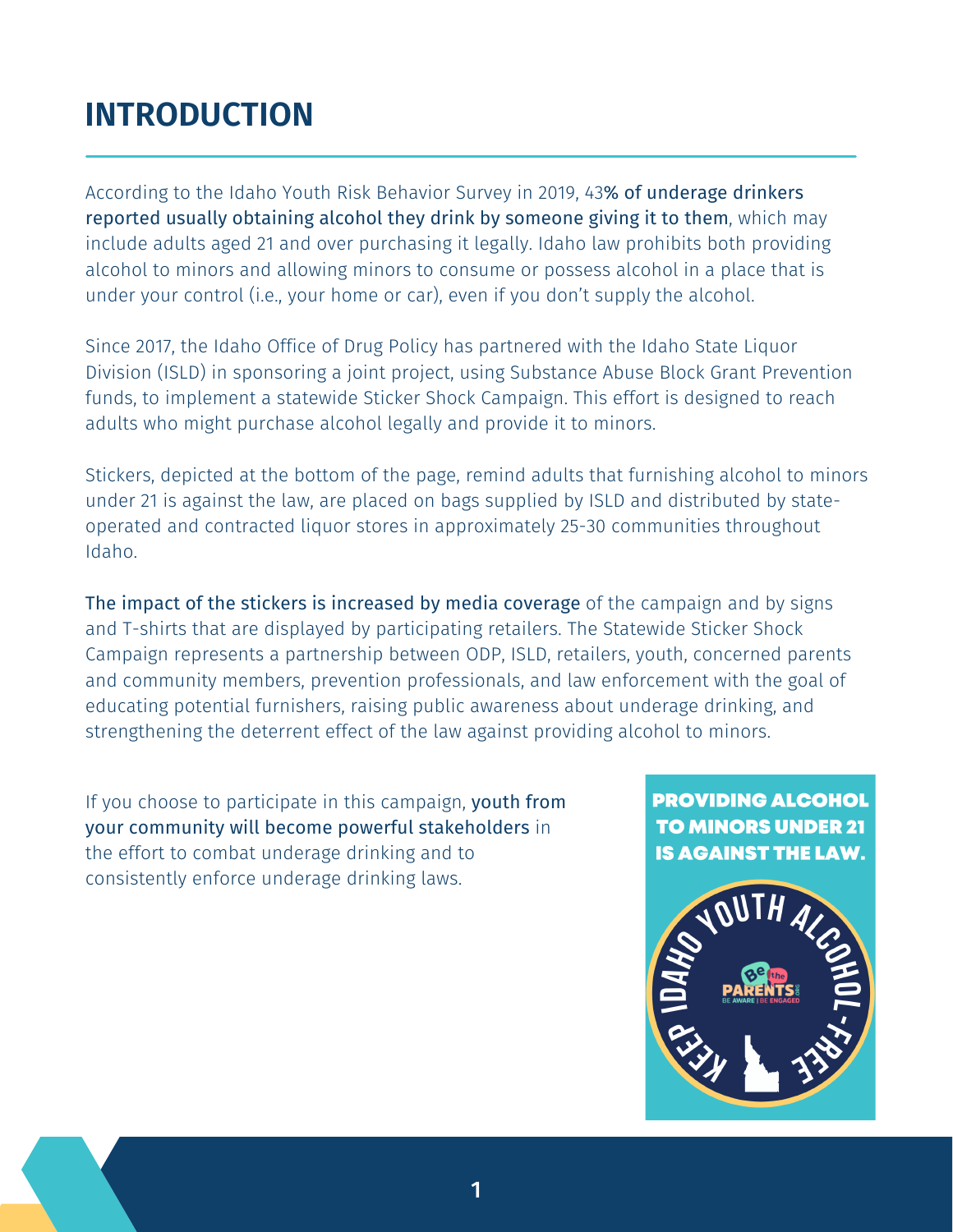#### **WHAT WE ARE ASKING**

- Recruit interested youth to participate in the Statewide Sticker Shock Campaign
- Connect with ISLD contacts and coordinate delivery and pick up of bags and stickers
- Schedule a Stick 'em On event
- Invite community leaders, ISLD associates, and other stakeholders to the event
- Engage in media advocacy
- Hold the event
- Celebrate the success of your efforts

#### **WHAT WE ARE PROVIDING**

- Media advisories and press release templates
- Identified state-operated or contracted liquor stores in your area that will be participating
- Bags and stickers
- Ideas and recommendations for events and related activities
- Stipend Opportunity of up to \$200 stipend to use towards event expenses. (Upon request on the registration form)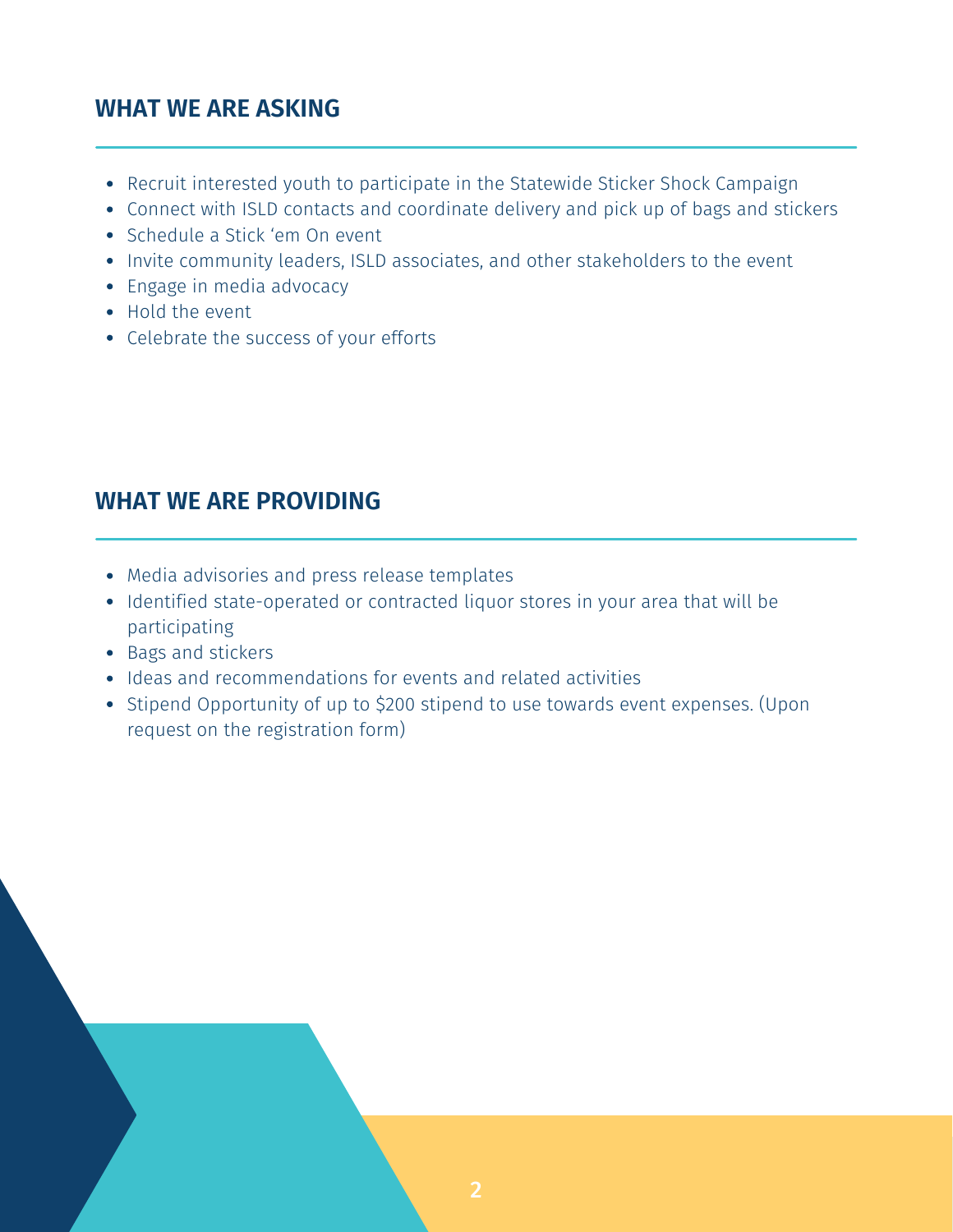### **CAMPAIGN TIMELINE**

| <b>TASK</b>                                                                    | <b>DATES</b>                                |
|--------------------------------------------------------------------------------|---------------------------------------------|
| Contact ODP to let us know you are<br>interested                               | October 1st - 10th (1st come, 1st selected) |
| <b>Campaign Planning &amp; Preparation</b>                                     | October 10th - October 20th                 |
| <b>Campaign Materials Delivered to</b><br>Participants                         | October 22nd - November 15th                |
| Organization Campaign Completed,<br><b>Materials Returned to ISLD Contacts</b> | November 1st -22nd                          |
| <b>Campaign Implementation in Stores</b>                                       | November 26th - while supplies last         |
| Campaign Follow Up & Evaluation                                                | January 2022                                |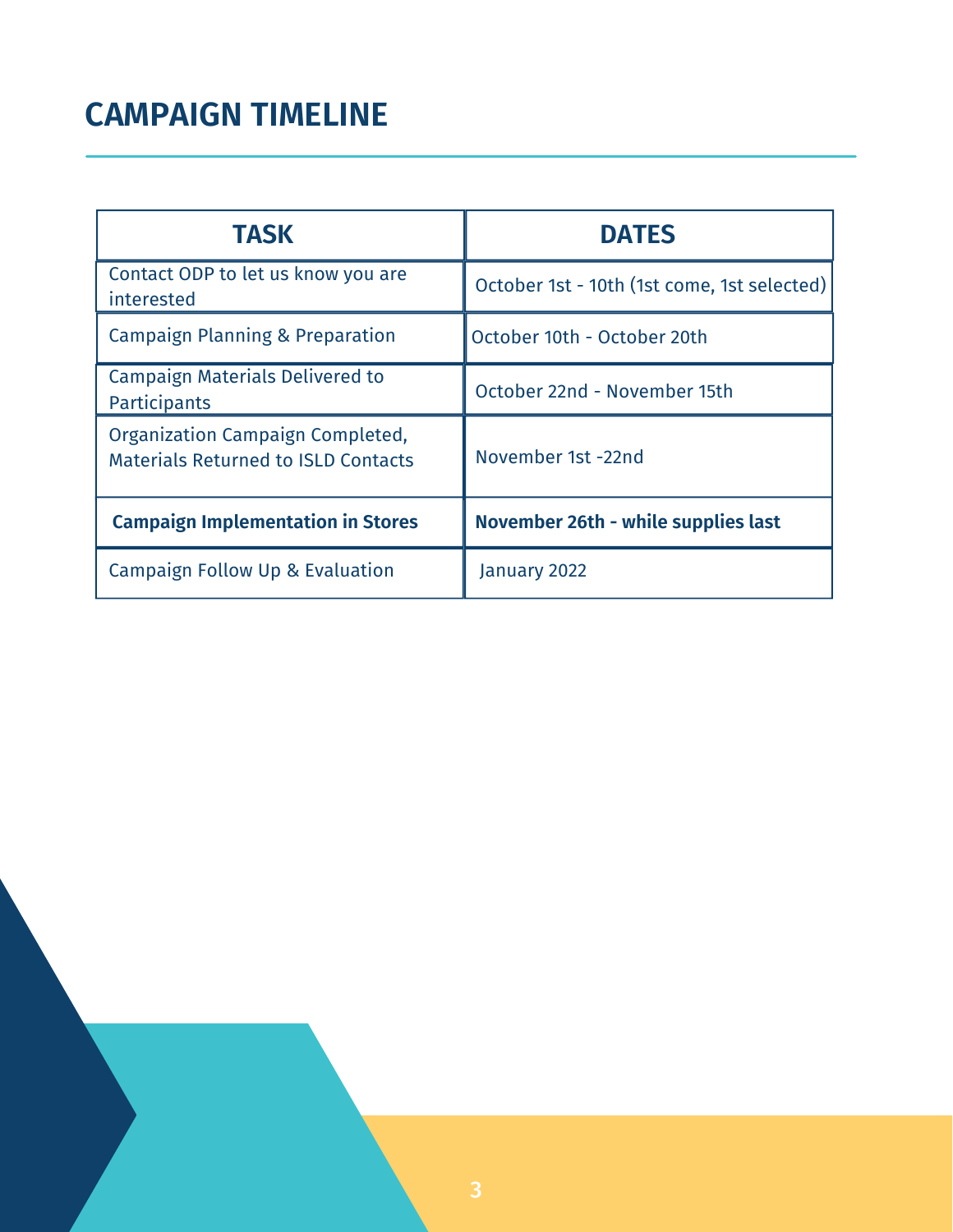### **PLANNING STEPS**

#### **Step 1: Complete the registration form.** Register your organization and tell us what your plans are. Register here. <https://forms.gle/TBpxjtHNkzuRGSjQ8>

#### Step 2: Recruit youth

Identify possible sources for interested youth. This is perfect for community service hours, youth leadership activities, or team building! Possible groups include Police Athletic League; Boys & Girls Clubs; Scouts; YMCA; 4-H Clubs; Faith Groups; Substance Abuse Prevention Groups; Youth Athletic Teams; School Service Clubs; Student Government; Youth Service Clubs.

Step 3: Connect with ISLD contacts and coordinate delivery and pick up of materials ISLD will identify participating alcohol retailers in your community and make all materials required for this campaign available for pick up.

#### Step 4: Schedule and Plan your Stick 'em On event

Establish a date, time, and place to implement the event. Keep in mind, bags will need to be picked up and returned to area retailers by November 22nd at the latest for distribution beginning on Black Friday (November 26th, 2021).

#### Step 5: Invite community leaders

Invite local government officials, law enforcement agencies, and other community stakeholders (including ISLD store associates) to attend and assist with the event. Consider inviting the Mayor, City Council members, Chief of Police, judges, school administrators, probation officers, and other community leaders and individuals. Explain the campaign, history, and goal, describe the event you have planned and show examples of the sticker.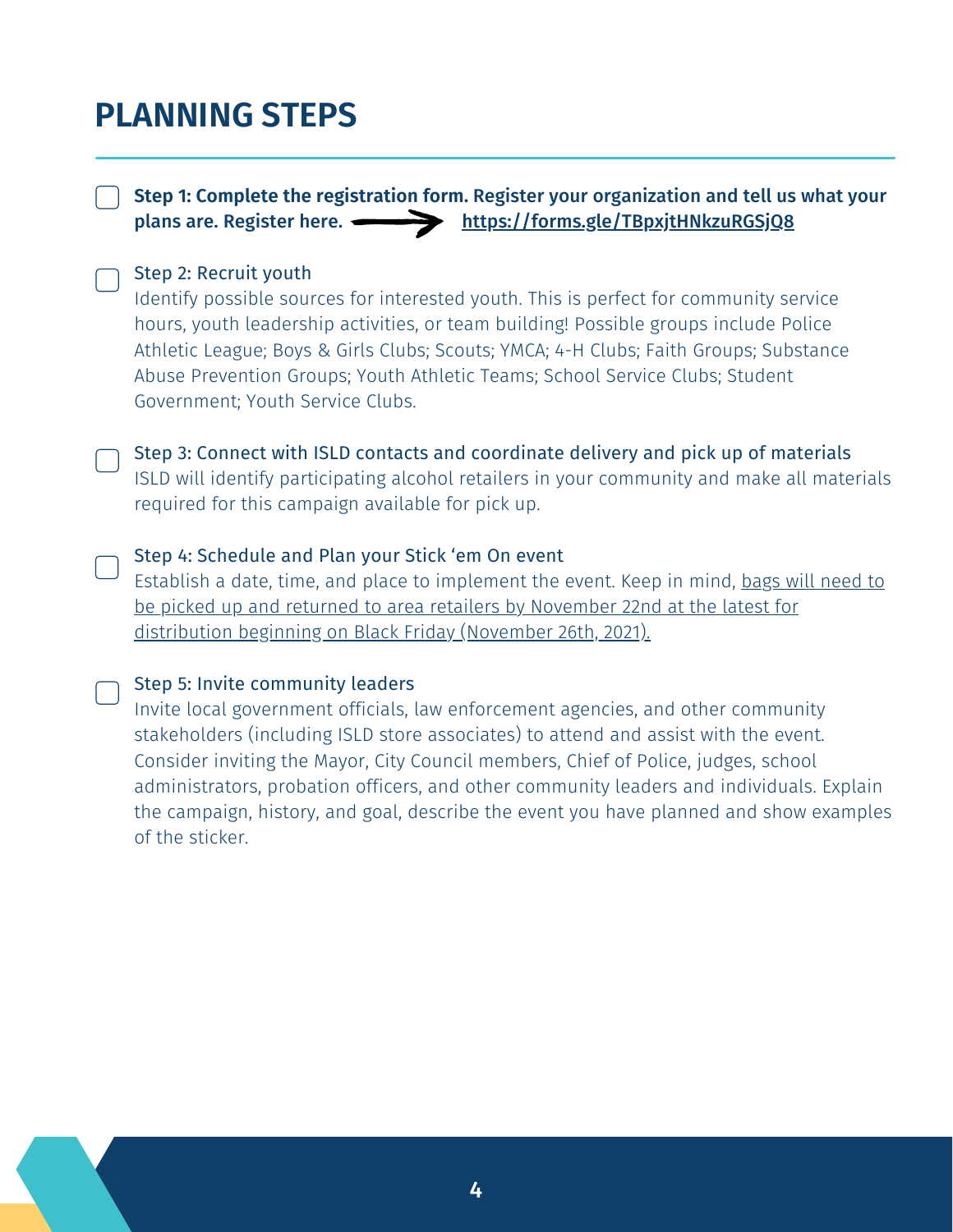### **PLANNING STEPS CONTINUED**

#### Step 6: Develop a media plan

Sample ideas are included in this document. Create a media information packet that includes: A news release, fact sheets, event description, and a sample sticker. Send out media advisories a week or two in advance of the event date to local newspapers, radio and television stations, newspaper supplements, community bulletin boards, and any other appropriate media source. If you anticipate media coverage, you may wish to obtain parental consent/media releases from participating youth (example attached).

Other options include:

- sending an op-ed piece to your local paper
- write a letter to the editor to encourage adults to not provide alcohol to youth
- encourage parents not to allow youth to drink at holiday parties
- recognize youth for acting on this issue
- thank the retailers for participating
- hold school assembly, community town hall event, or panel discussion about the impact of underage drinking in your community
- create a video for school news
- share photos and campaign information via social media
- thank local retailers for doing their part in helping keep Idaho youth alcohol free

Assign responsibilities and deadlines for each of the above tasks.

#### Step 7: Hold the Event

 $^\mathrm{J}$  Designate a location for the campaign, distribute the materials, meet and greet all participants, facilitate introductions, monitor participants and have fun and take pictures! Don't forget to send us pictures!

#### Step 8: Celebrate the Success of Your Efforts

 $\Box$  Complete the Feedback Form that we will send out after the campaign. Recognize all participants by preparing and distributing thank you notes.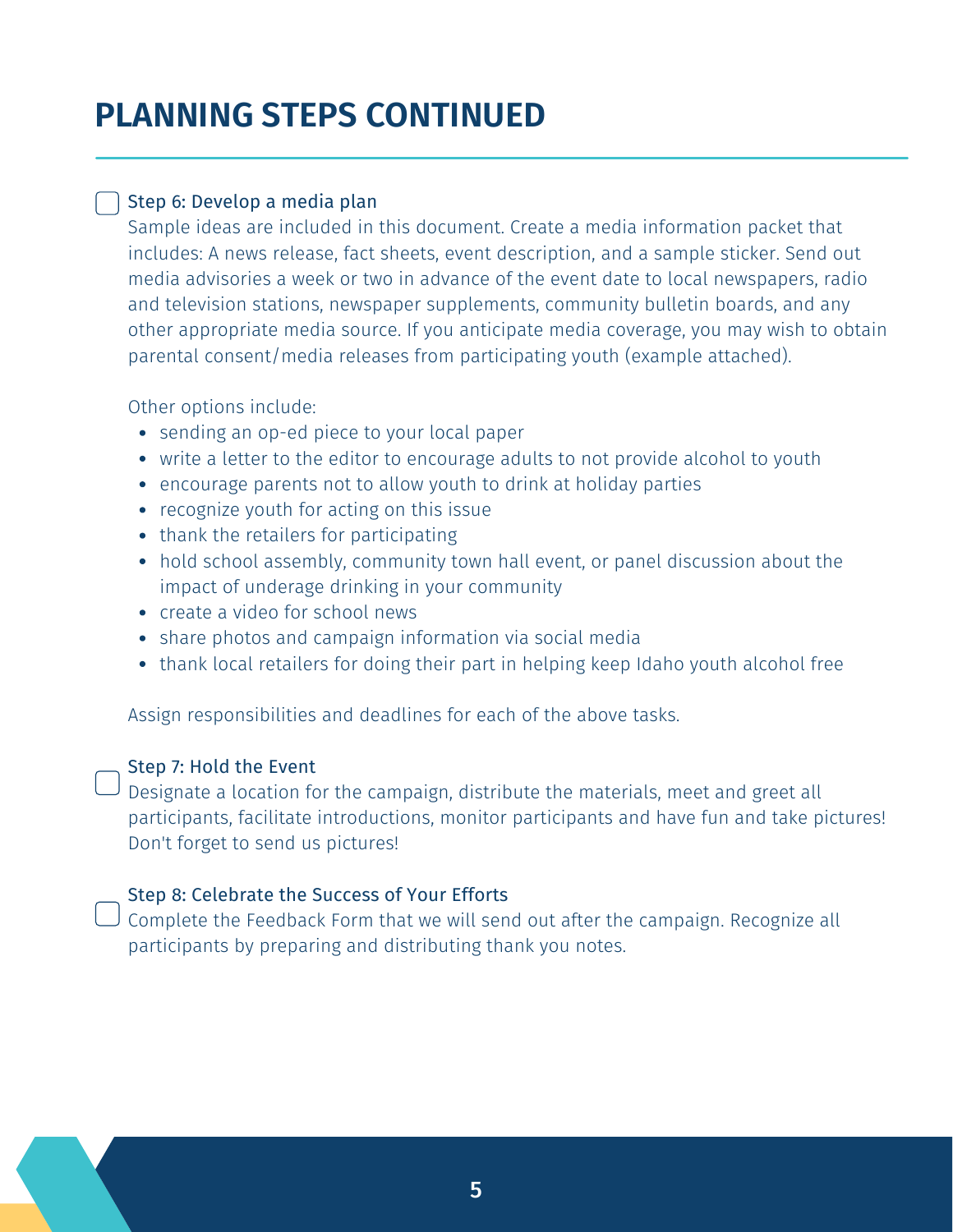### **FREQUENTLY ASKED QUESTIONS**

#### **How do I get youth to participate in the campaign?**

- Contact the suggested youth groups in this packet, or any other that may be integral to your community. When explaining the event to youth, sound energetic and upbeat. Don't preach and lecture the youth.
- Provide an appropriate incentive to entice the youth to participate.
	- Have food available before and/or after the event
	- Provide transportation to and from the event, if needed
	- Provide giveaways such as T-shirts, key chains, water bottles, movie passes, discount coupons, etc. from community donations

#### **How many youth do I need for this campaign?**

• It is advisable that you should plan for approximately 5 to 12 youth from each community, depending on the size and number of retailers who have volunteered to participate in the campaign. If you are coordinating the campaign in more than one community, you will want to plan accordingly and have a similarly sized group for each community.

#### **How do I locate the names and addresses of the participating retailers in my community?**

ISLD will assign community contacts who will identify participating retailers in your community and have all materials available for pick up.

#### **How many stickers do we need?**

ISLD contacts will set the number of stickers needed after determining the number of retailers volunteering to participate in your area. You can anticipate receiving approximately 500 - 2,500 stickers per store.

#### **Where do we place the stickers?**

The stickers are only to be placed on ISLD bags provided.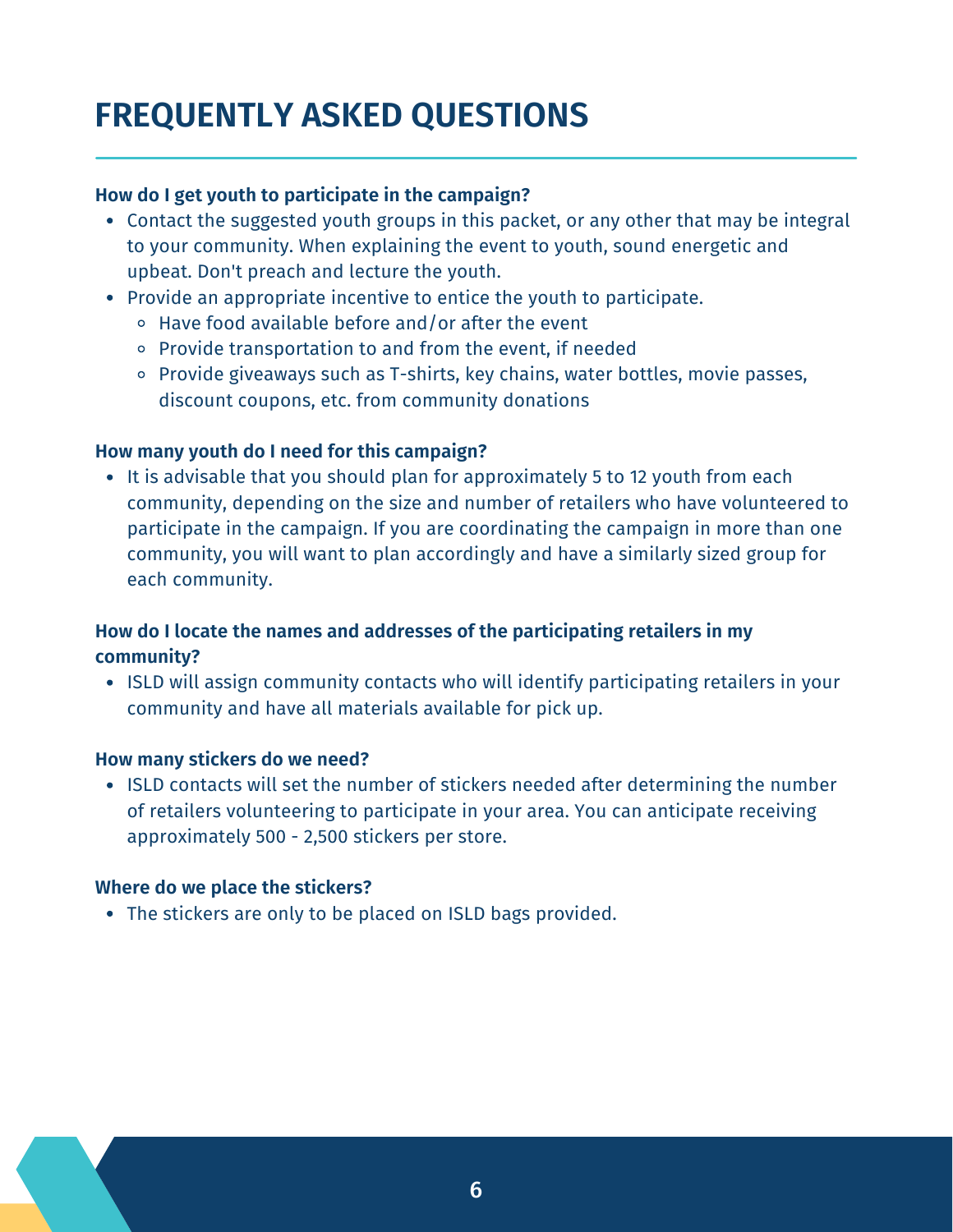### **FREQUENTLY ASKED QUESTIONS CONTINUED**

#### **How do I get local government officials, law enforcement agencies, or other community leaders to attend and participate in the event?**

- Don't wait until the last minute to get them involved.
- Remind them that alcohol is one of the most common contributors to injury, death, and criminal behavior among youth. The enforcement of laws regulating the commercial availability of alcohol to youth is critical, but only one-step in the process of reducing underage drinking. Studies have shown that 68% of youth between the ages of 18 to 20 years old report that adults over 21 years old are the most common sources of alcohol. By comparison, only 14% of the youth reported that they got their alcohol most recently from a commercial outlet. Their public support of strategies, like the Statewide Sticker Shock Campaign that focuses on adult providers and supported by effective media coverage, raises awareness of the problem to help bring about change.

#### **How do I get the media to cover the event?**

- Know the people you are calling and what geographical area they cover. Take the initiative. Pick up the phone and call. When you make contact get to the point and provide appropriate, timely, clear, and inclusive information.
- After the initial contact, follow up. If you told them you will call back, call back! If you tell them you will send additional information, send it! If you tell them that you will keep them informed, keep them informed.
- Also, don't limit your efforts to what they've seen or done before. Creativity is by far the most important factor in putting together a good media event. Brainstorm with your colleagues and youth.
- Media events should be designed so that the reporters and other observers will walk away knowing exactly what your goal is. Guide the media's attention in such a way that the policy implications of the problem, not just the individual implications, are the primary focus. Focus on shaping attitudes, effecting policy, keeping our youth safe, and building community partnerships.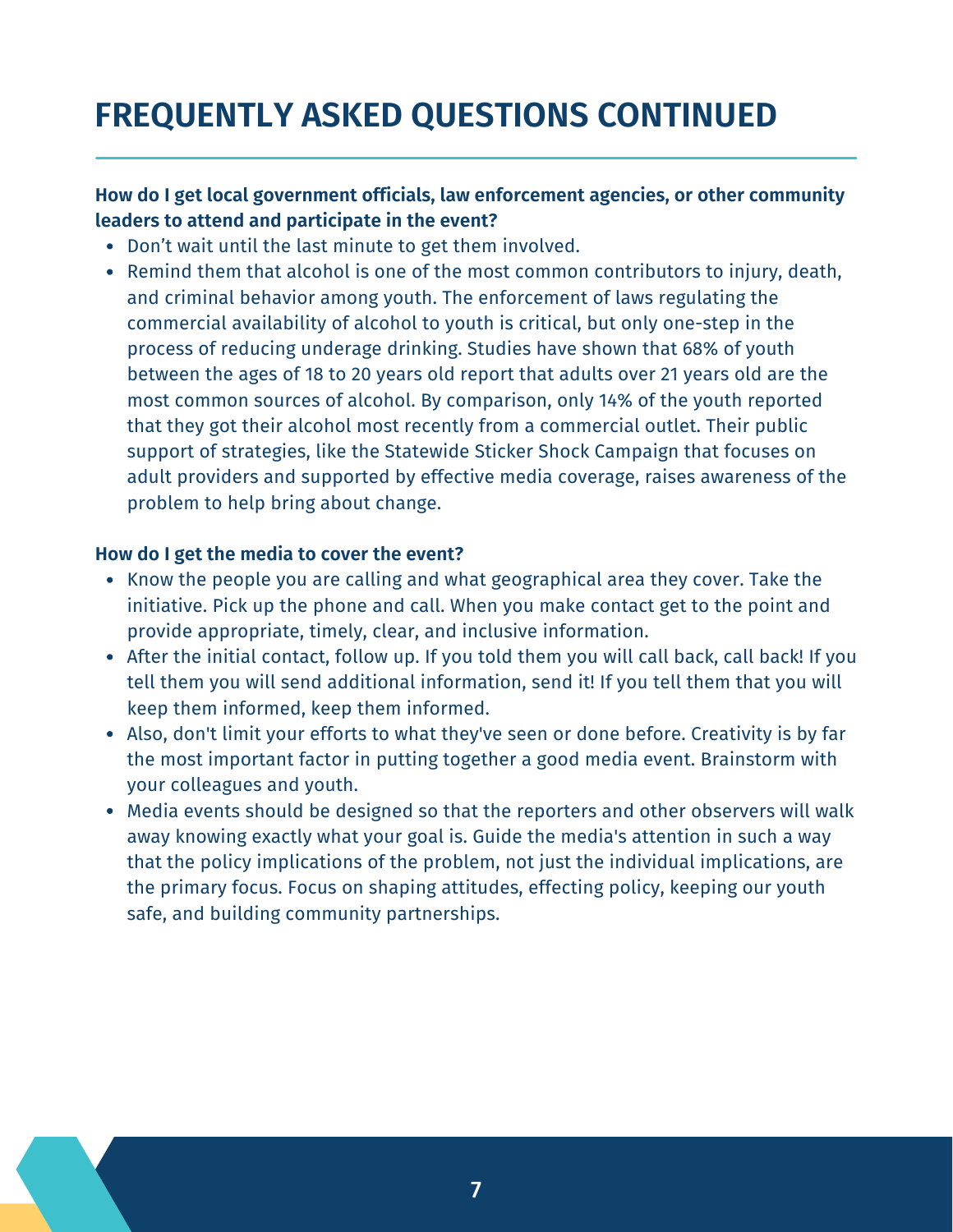### **STICKER SHOCK ACTION PLAN WORKSHEET**

| WHAT NEEDS TO<br>BE DONE? | WHO WILL<br>DO IT? | BY WHEN? | <b>COMMENTS</b> |
|---------------------------|--------------------|----------|-----------------|
|                           |                    |          |                 |
|                           |                    |          |                 |
|                           |                    |          |                 |
|                           |                    |          |                 |
|                           |                    |          |                 |
|                           |                    |          |                 |
|                           |                    |          |                 |
|                           |                    |          |                 |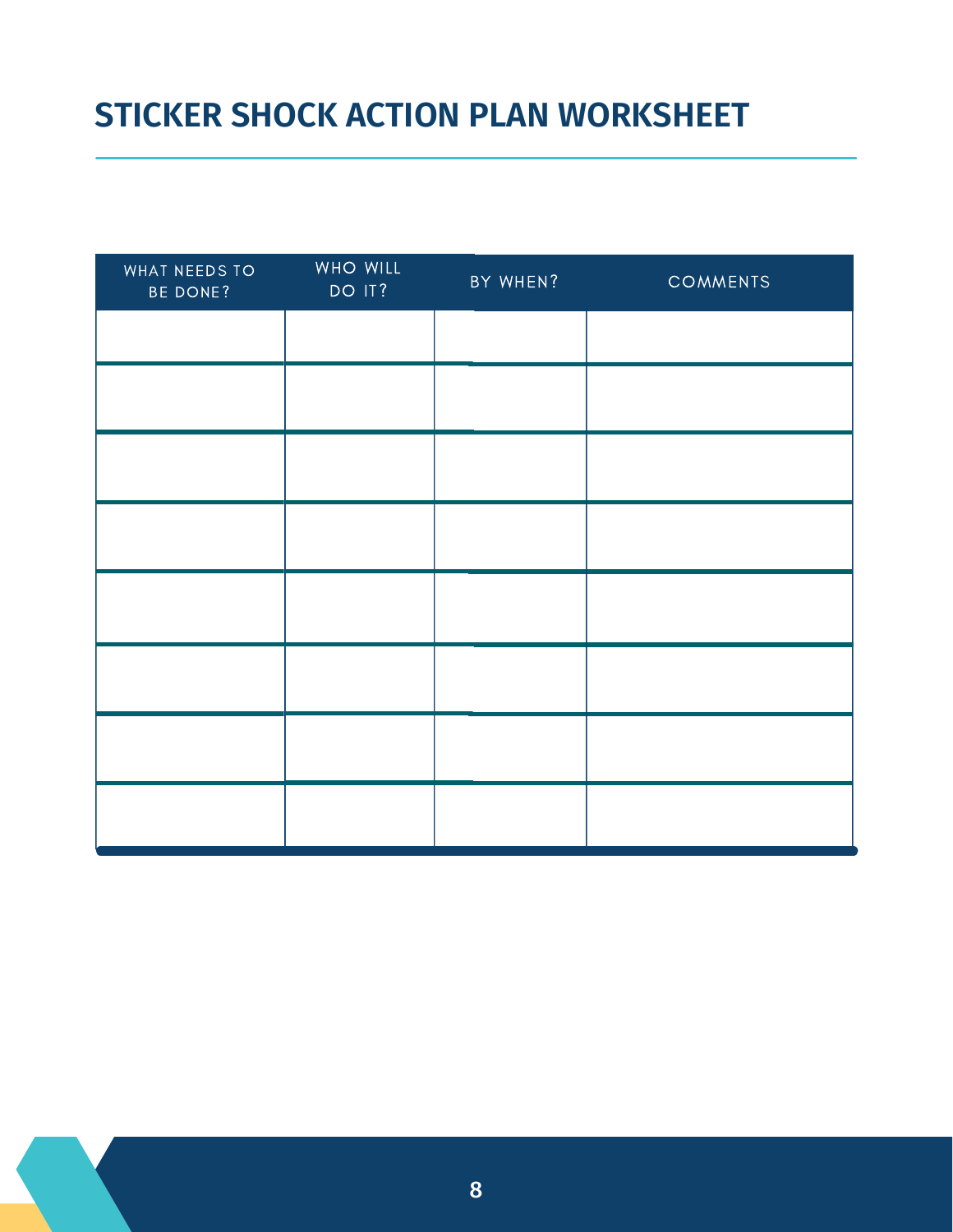### **STICKER SHOCK PERMISSION SLIP / MEDIA RELEASE FORM (IF NEEDED)**

*\*\*Adult participants must sign the bottom section of this form to serve as a media release.*

| Name:       | Age (if under 21): $-$ |
|-------------|------------------------|
| Address:    |                        |
| Phone:      |                        |
| Group Name: | Contact person:        |

Dear parent/guardian/participant:

The Sticker Shock Campaign is a statewide campaign that our group,

is participating in. This activity aims to reduce underage drinking by limiting youth access to alcohol. The goal is to educate adults who might provide alcohol to youth about the law that prohibits furnishing alcohol to minors. Youth will place warning stickers on paper bags to be used by area retailers. The sticker warns that it is illegal to provide alcohol to minors.

An adult chaperone will be present at all times. If you have any questions, please feel free to call the contact person listed above at the following phone #:

Terms:

1. I give permission for my child to participate in the Sticker Shock Campaign.

2. I understand that the activity involves participants placing stickers on bags to be used in local retail stores.

3. I understand that there will be adult supervision at the site to assure that reasonable and foreseeable

safety precautions are taken.

4. This event may involve local and statewide media. I give my permission and release for my child's (if under 21)/my (if 18 or older) photograph or electronic image to be captured and associated with the Sticker Shock Campaign.

5. I have read and understand this authorization consent form and agree to all terms outlined here.

| Date:                                                                                   |  |
|-----------------------------------------------------------------------------------------|--|
| Signature of parent or legal guardian (or self if participant is at least 21 years old) |  |
|                                                                                         |  |

\*\**If 18 or older: I give my permission and release for any photographic or electronic image to be captured and associated with the Sticker Shock Campaign.*

 $\Box$  Date:

Signature of participant 18 and older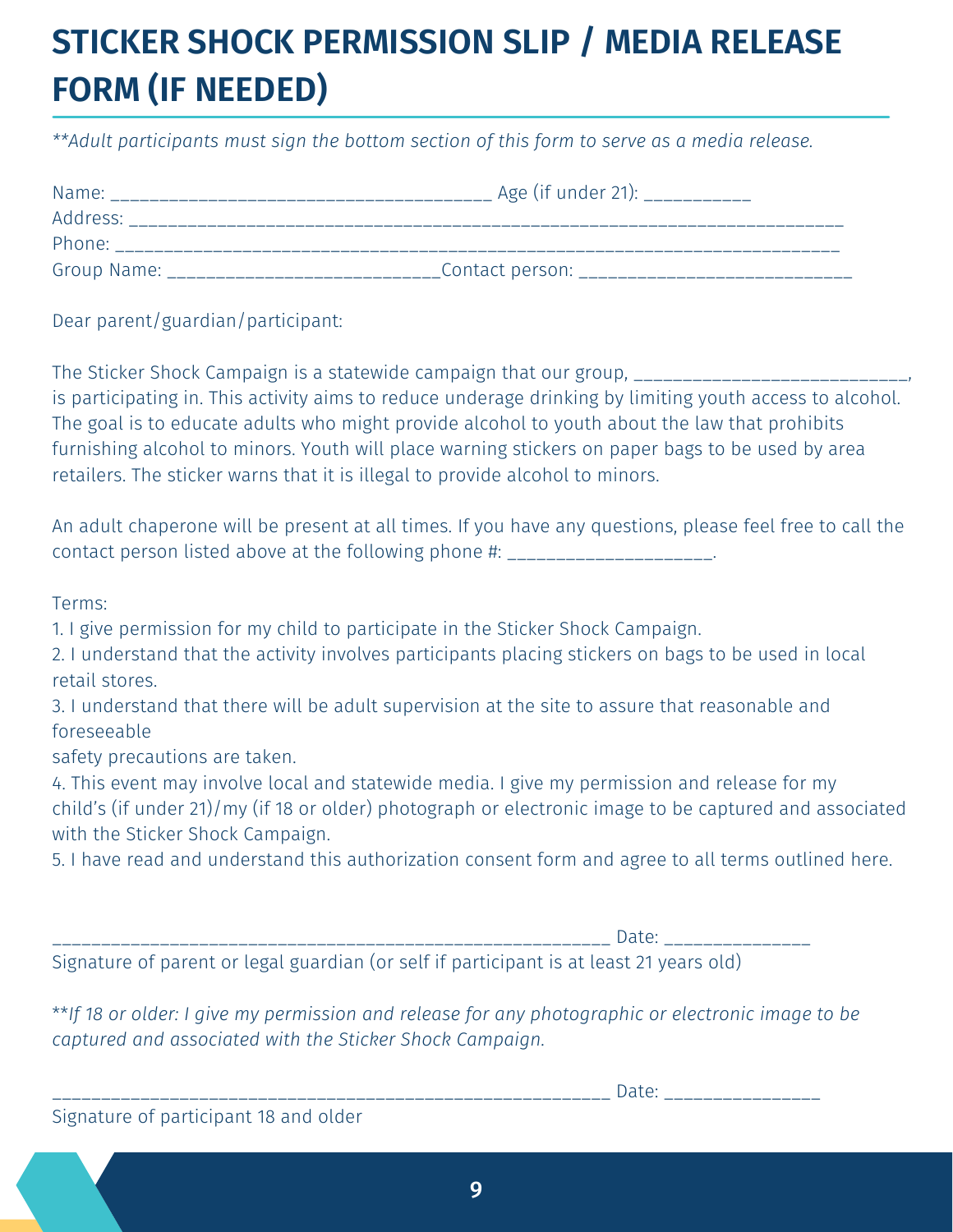### **STICKER SHOCK SAMPLE NEWS RELEASE**

#### (Letterhead)

Date: *(If you are sending the press release before your event, write "HOLD UNTIL (date/time of the event)". If you are sending it the day of the event, write "FOR IMMEDIATE RELEASE")* Contact: Name(s): Phone number(s):

#### Local Youth Kick Off a New Campaign to Prevent Underage Drinking during the Holiday Season.

The next time you make a purchase at an Idaho State Liquor Store, you'll be part of the newest statewide campaign to prevent underage drinking. The campaign is sponsored by The Office of Drug Policy, the Idaho State Liquor Division, and \_\_\_\_\_\_\_\_\_\_\_\_\_\_ (your group/organization). All involved hope the message sticks.

Area students spent volunteer and community service hours placing eye-catching stickers on the brown paper bags customers use to carry their purchases from local liquor stores. The stickers stand out on the store bags and provide a strong reminder: "Providing Alcohol to minors under 21 is against the law. Keep Idaho Youth Alcohol- Free."

This public awareness campaign will be taking place in stores statewide beginning on November 26th. The campaign is intended to bring attention to the issue of underage drinking and the adults who provide alcohol to minors.

(Add Quote from youth participant --- for example: "When adults supply alcohol to youth it sends us a very mixed message," said \_\_\_\_\_\_\_, youth member.)

(Add Quote from adult participant --- for example: "Some adults do not perceive youth use of alcohol as a danger. Some even feel a sense of relief that "it's only alcohol" and not a "real drug."But alcohol remains the drug most abused by our youth.")

The Sticker Shock Campaign hopes to cause adults to think twice before making it any easier for youth to access alcohol. Underage drinking is a community concern and the most effective way to address it is through community involvement and everyone's participation.

For additional information, please contact: Name, address, phone #, fax #, or email address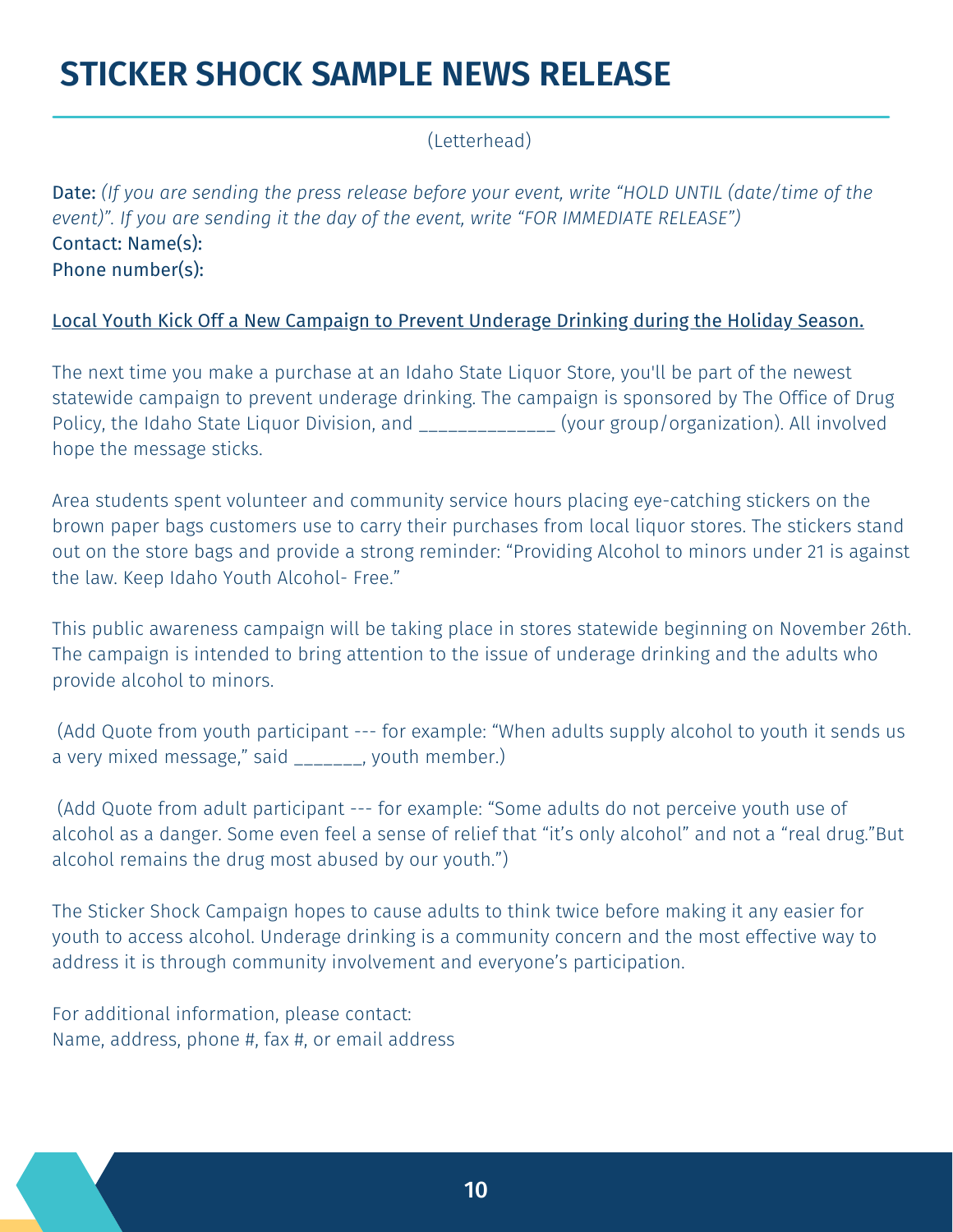### **STICKER SHOCK SAMPLE MEDIA ADVISORY**

(Email Sample)

| To:             | Name of Media Editor/News Director<br>Name of Media Outlet                                                                                      |
|-----------------|-------------------------------------------------------------------------------------------------------------------------------------------------|
| Subject Line:   | Event - Community Youth Kickoff Sticker Shock Campaign                                                                                          |
| Body:           |                                                                                                                                                 |
|                 | Event Name: Community Youth Kickoff Sticker Shock Campaign                                                                                      |
| Event Date:     |                                                                                                                                                 |
| Event Time:     |                                                                                                                                                 |
| Event Location: |                                                                                                                                                 |
|                 | Brief Description: Youth from ________ will join (names of others invited attendees) to kick off this<br>youth-led alcohol prevention activity. |

The goal of the event is to \_\_\_\_\_\_\_\_\_\_\_\_\_\_\_\_\_\_\_\_\_\_\_\_\_\_\_\_\_\_\_

| Signature:                                               |
|----------------------------------------------------------|
| Contact person's name from sponsoring group/organization |
| Address                                                  |
| Phone #                                                  |
| Email                                                    |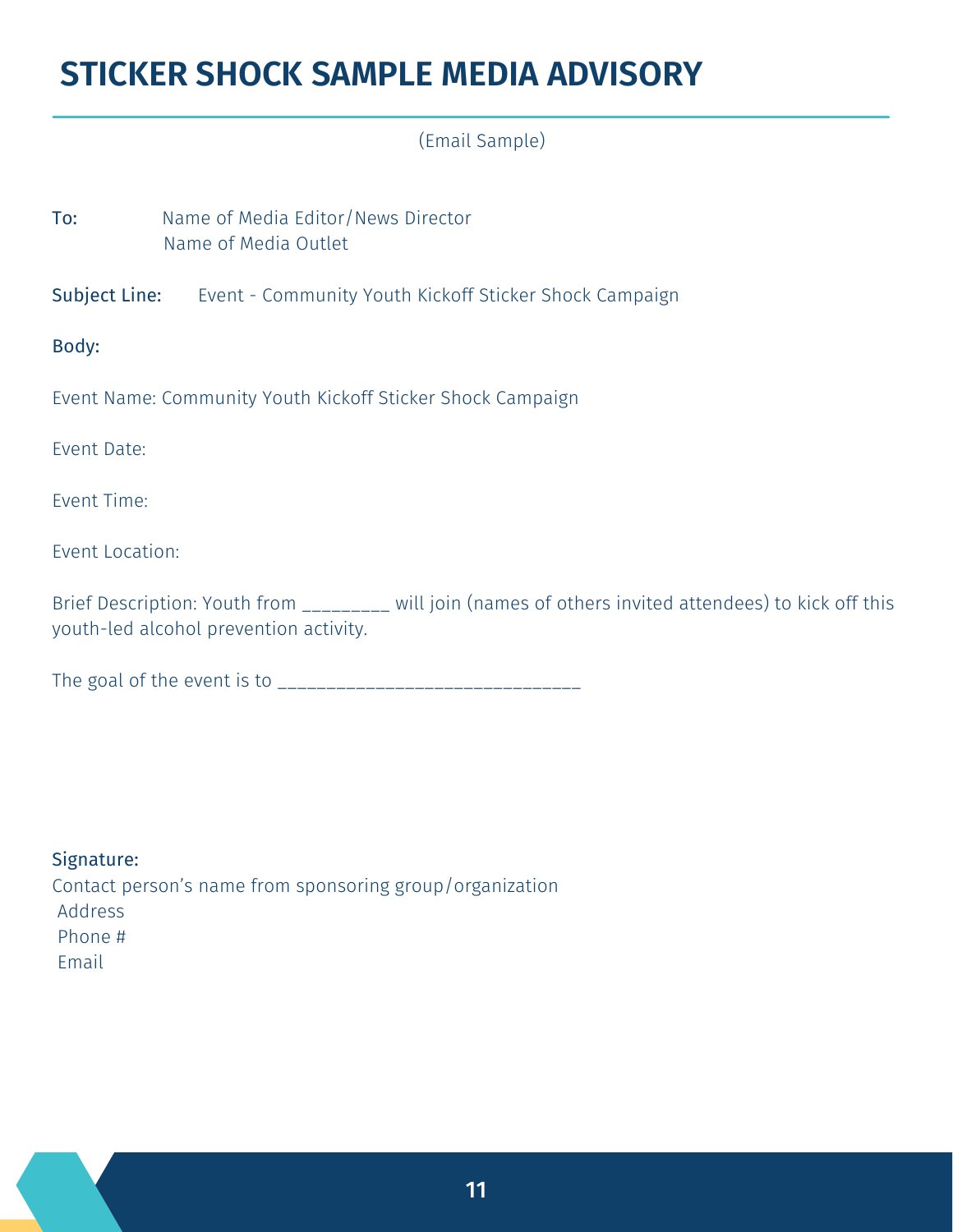### **STICKER SHOCK SUGGESTIONS FOR A LETTER TO THE EDITOR**

Media research shows that the letters to the editor section is one of the most widely read parts of the paper. It's a natural forum for sharing your opinion and story with your community.

#### STEPS TO WRITING A GREAT LETTER TO THE EDITOR

The purpose of an editorial is to take a strong stand on an issue. An editorial should be well researched and provide valid information supporting the writer's position. There should not be any doubt where the writer stands on that issue.

Step 1: Introduce yourself. What school and community are you from? Do you work with a group that you'd like to mention?

Step 2: Consider your audience's interest. Choose a topic that will be of interest to your audience and that you feel strongly about.

Step 3: State your position. Begin by presenting your topic and strongly stating your position.

Step 4: Use facts and specific figures to support your stand. Use completely accurate facts, quotes and statistics to support your position.

Step 5: Strongly restate your position.

Step 6: State your call to action. What do you want people to do on the issue? Is there anyone they should call or reach out to in some way? Be specific so that folks can help you with your cause.

Sincerely, Name Organization Name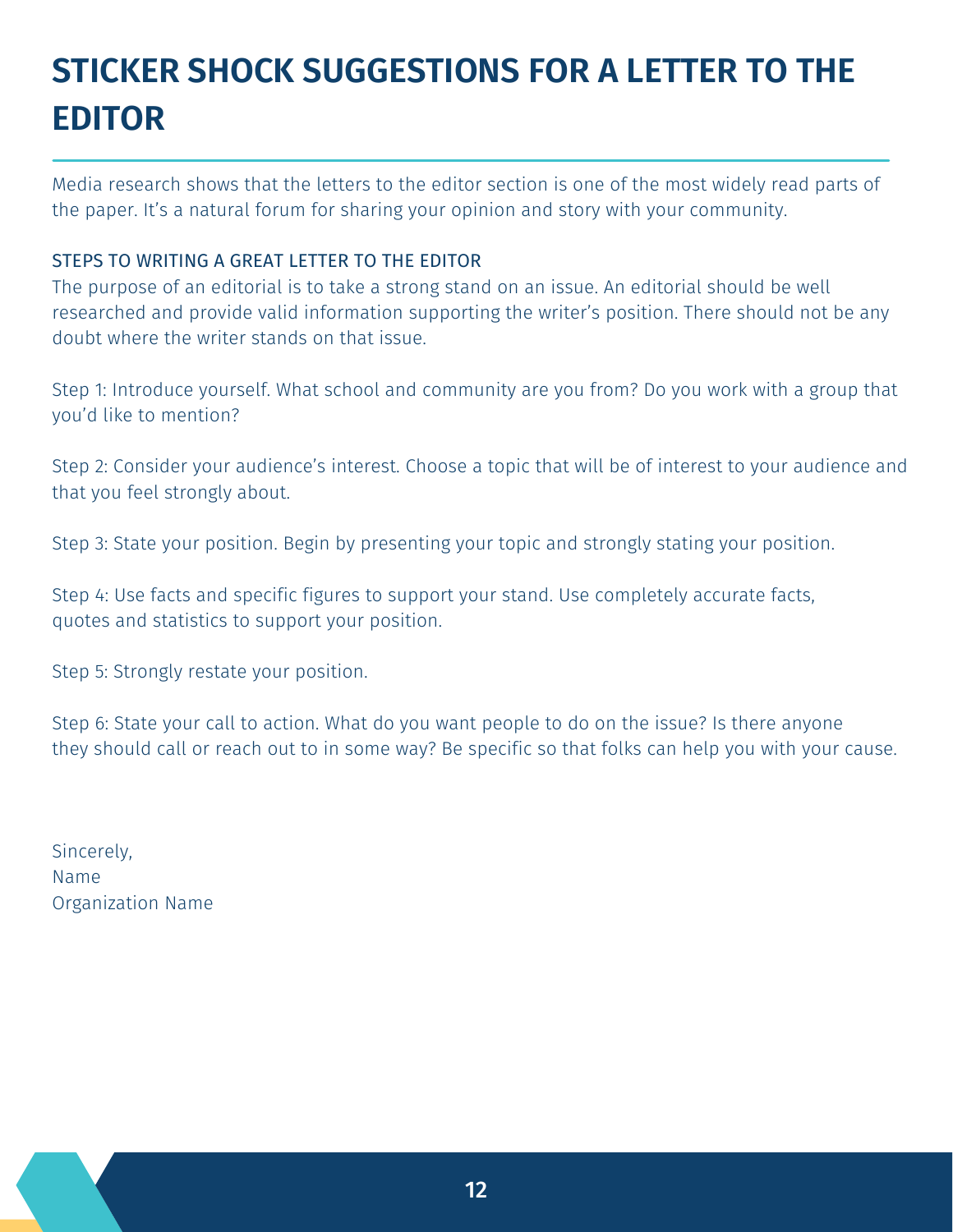### **STICKER SHOCK SAMPLE THANK YOU LETTER FOR RETAILERS**

*Date:*

*Store Name: Address:*

*Dear \_\_\_\_\_\_\_\_\_\_\_\_,*

*Thank you for agreeing to participate in our community's Sticker Shock campaign, a statewide public information campaign to raise awareness of Idaho's underage drinking laws.*

*We recognize your desire to sell alcohol responsibly and would like to let you know we appreciate your partnership in the efforts to keep our youth healthy and safe.*

*Your participation in this campaign helps to send a strong message that our youth and local retail stores are working together to create a safer, healthier community by addressing the problem of underage drinking. Alcohol has been identified as the number one drug of choice among Idaho's youth, and according to local youth, one of the easiest substances to obtain.*

*The Sticker Shock campaign hopes to cause adults to not provide alcohol to the youth.*

*Sincerely, Name Organization Name*